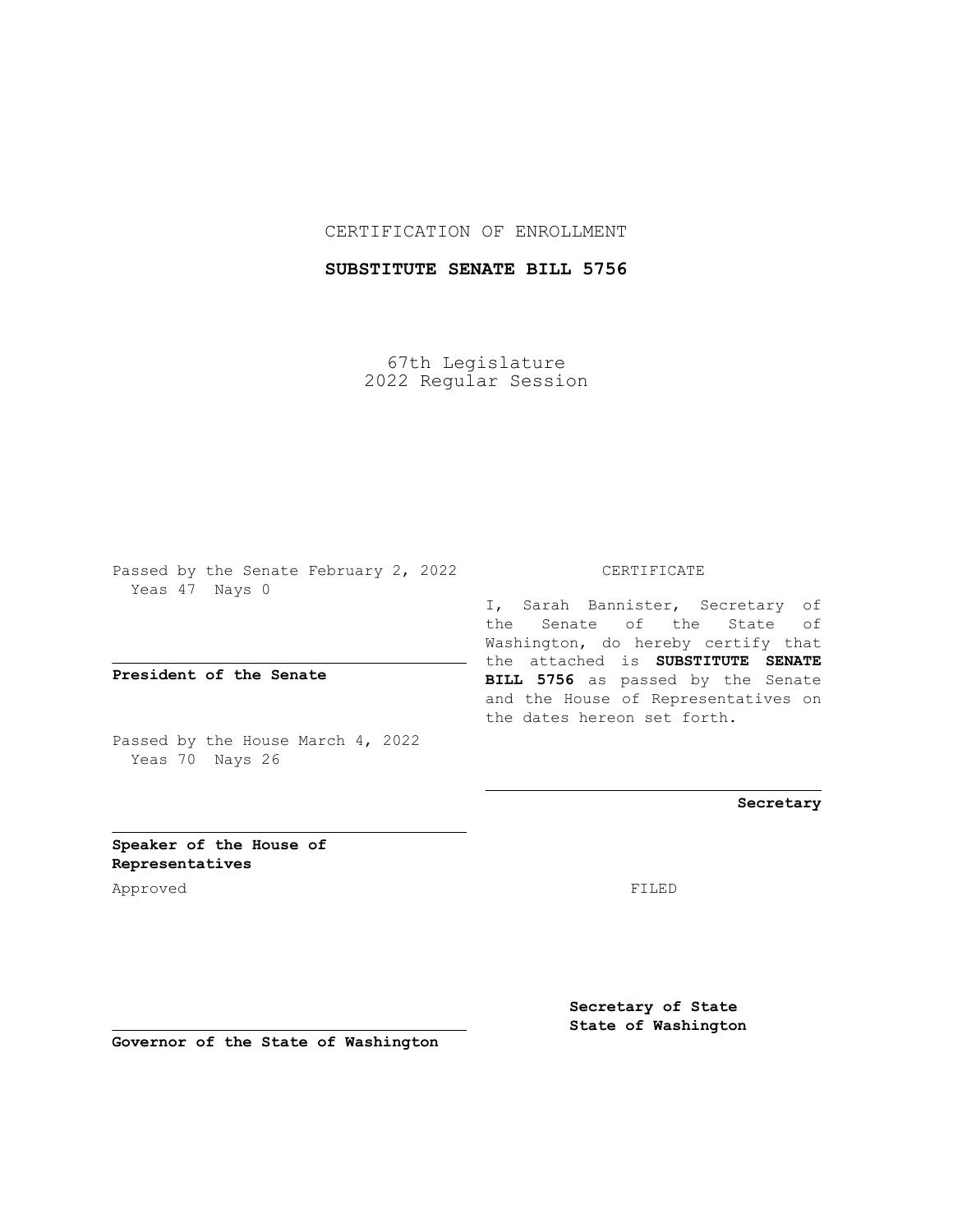## **SUBSTITUTE SENATE BILL 5756**

Passed Legislature - 2022 Regular Session

## **State of Washington 67th Legislature 2022 Regular Session**

**By** Senate State Government & Elections (originally sponsored by Senators Hunt, Muzzall, and Conway; by request of Lieutenant Governor and Washington State Historical Society)

READ FIRST TIME 01/27/22.

1 AN ACT Relating to establishing the semiquincentennial committee; 2 creating new sections; and providing an expiration date.

3 BE IT ENACTED BY THE LEGISLATURE OF THE STATE OF WASHINGTON:

4 NEW SECTION. **Sec. 1.** (1) The semiquincentennial committee is 5 established with members as provided in this subsection:

6 (a) The president of the senate shall appoint one member from 7 each of the two largest caucuses of the senate;

8 (b) The speaker of the house of representatives shall appoint one 9 member from each of the two largest caucuses of the house of 10 representatives;

11 (c) The lieutenant governor, or their designee;

12 (d) The secretary of state, or their designee;

13 (e) The superintendent of public instruction, or their designee;

14 (f) The director of the governor's office of Indian affairs, or 15 their designee;

16 (g) The director of the Washington state historical society, or 17 their designee;

18 (h) The director of the eastern Washington state historical 19 society, or their designee;

20 (i) The director of the department of archaeology and historic 21 preservation, or their designee;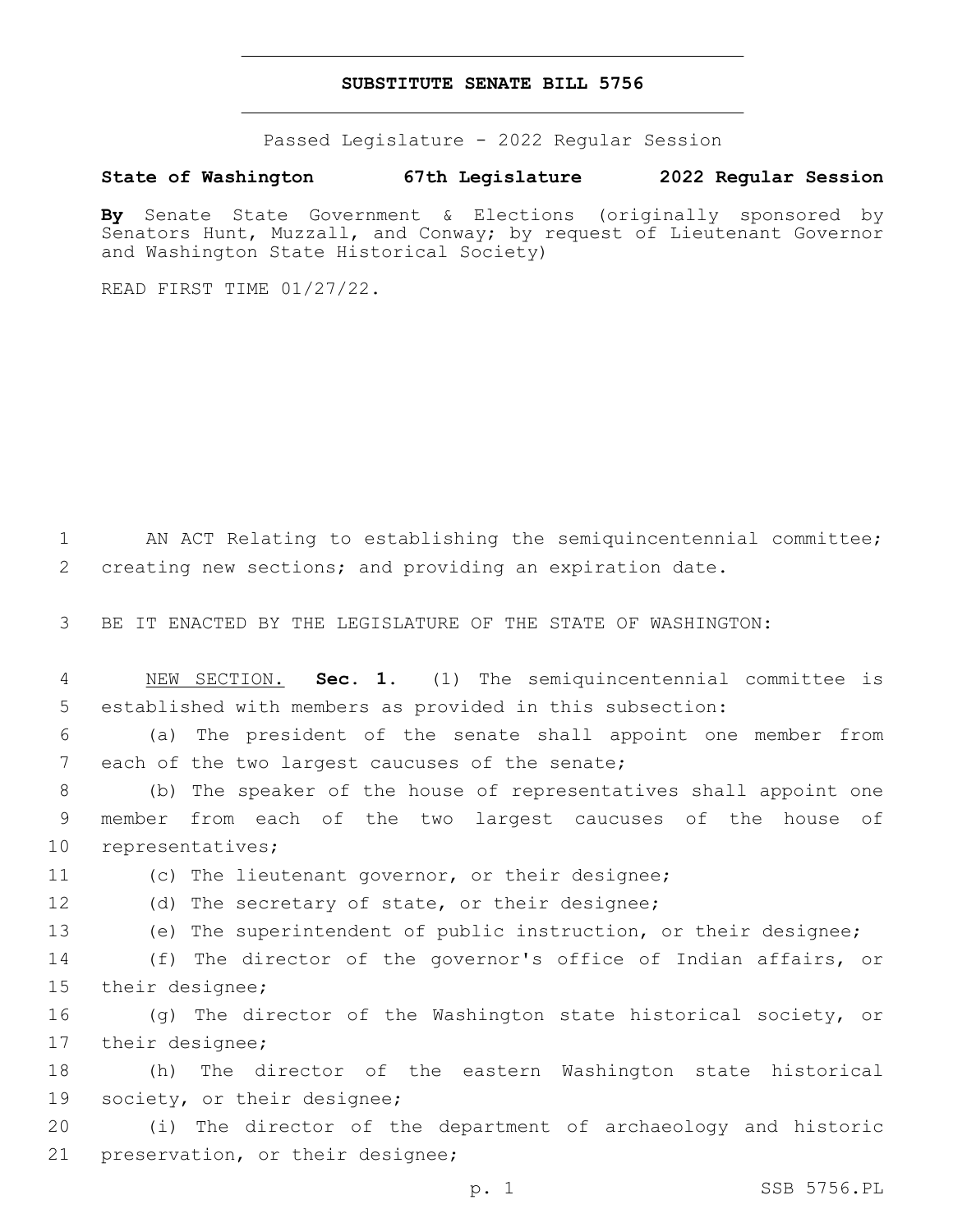(j) The director of Washington state parks, or their designee; (k) The director of the department of commerce, or their 3 designee; (l) The director of the Washington state arts commission, or 5 their designee; (m) One member selected by the commission on African American 7 affairs; (n) One member selected by the commission on Asian American 9 affairs; (o) One member selected by the commission on Hispanic affairs; (p) One member selected by the LGBTQ commission; (q) One member selected by the women's commission; (r) One member representing humanities Washington, appointed by 14 the governor. (2) The committee may invite additional persons it deems necessary to serve as honorary members of the committee. (3) The lieutenant governor shall serve as chair of the 18 committee.

 NEW SECTION. **Sec. 2.** (1) The semiquincentennial committee shall coordinate and provide guidance for Washington's official observance 21 of the 250th anniversary of the founding of the United States, as marked by the Declaration of Independence in 1776.

23 (2) The committee may:

 (a) Cooperate with national, regional, statewide, and local 25 entities promoting the semiquincentennial;

(b) Assist, plan, or conduct semiquincentennial events;

 (c) Support, plan, or produce educational resources and programs 28 related to the semiquincentennial;

 (d) Engage in or encourage fundraising activities including revenue-generating enterprises, as well as the solicitation of 31 charitable gifts, grants, or donations;

(e) Coordinate interagency participation in the observance;

 (f) Create subcommittees comprised of committee members, honorary members, and community members to further the goals of the committee; 35 and

36 (g) Perform other related duties.